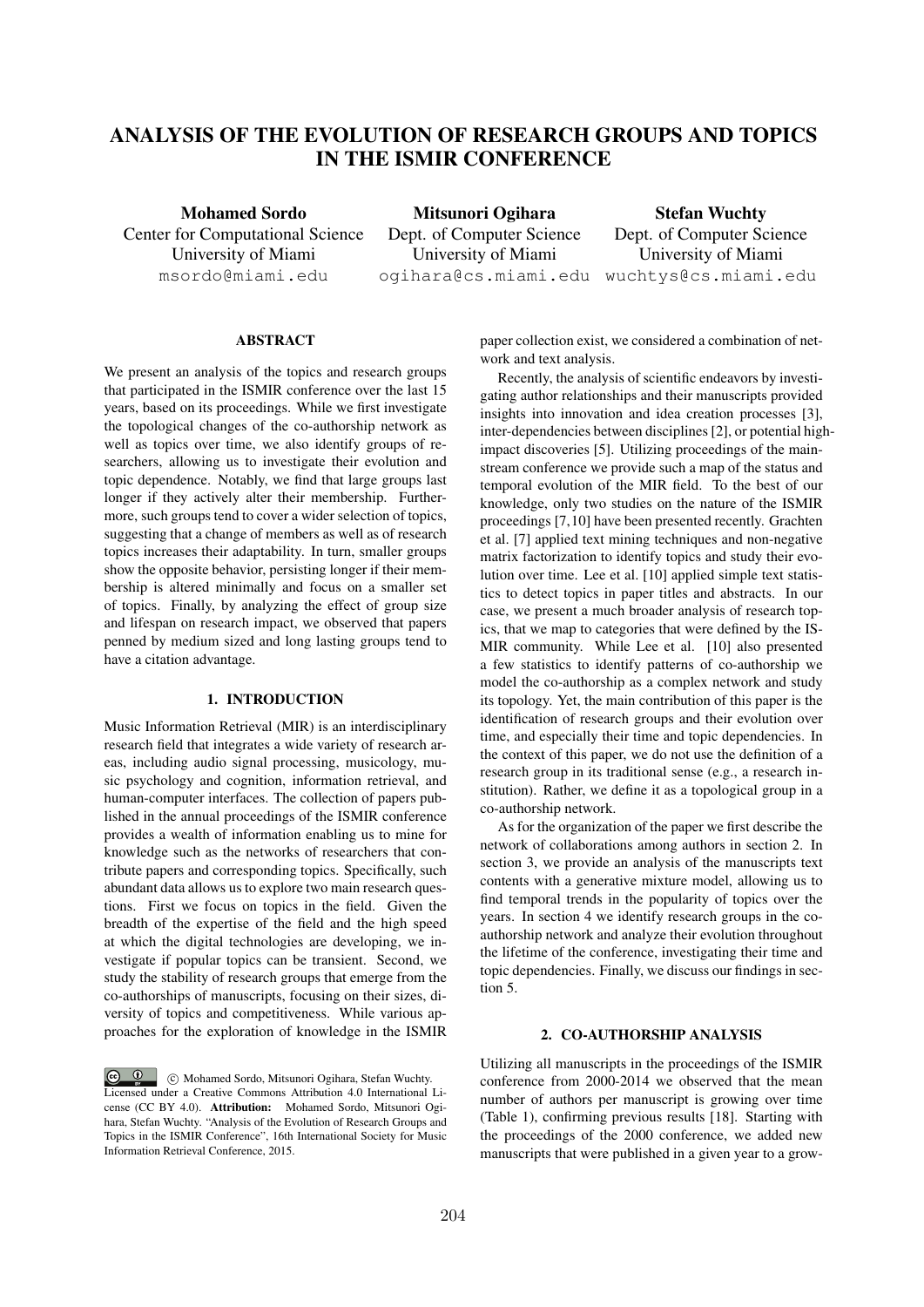| <b>Papers</b> | <b>Authors</b> | <b>Authors/Paper</b> |
|---------------|----------------|----------------------|
| 35            | 63             | 1.94                 |
| 37            | 82             | 2.54                 |
| 53            | 113            | 2.36                 |
| 47            | 108            | 2.74                 |
| 104           | 213            | 2.41                 |
| 114           | 232            | 2.73                 |
| 87            | 185            | 2.56                 |
| 127           | 267            | 2.84                 |
| 105           | 262            | 2.93                 |
| 123           | 292            | 3.05                 |
| 110           | 262            | 3.01                 |
| 133           | 320            | 2.97                 |
| 101           | 264            | 3.21                 |
| 98            | 232            | 3.02                 |
| 106           | 273            | 3.24                 |
|               |                |                      |

Table 1. For each year, we show the total number of papers and authors that published a manuscript in the proceedings of the ISMIR conference.

ing pool of papers. Based on such cumulative sets of manuscripts, we constructed undirected unweighted networks *G*, where nodes represent authors, while edges indicate their co-authorships up to a given year.

Table 2 suggests that the cumulative networks drastically increased in size over time, a statistics that coincides with an increasing number of collaboration partners (i.e. mean degree  $\langle k \rangle$ ).

Another important measure of social networks is the clustering coefficient, reflecting the transitivity of a network. In particular, this network parameter determines the fraction of edges that appear between the neighbors of a given author over all such possible links [17]. Table 2 indicates that the co-authorship networks appear increasingly clustered, resembling a well known feature of other social networks from different domains [9, 12]. Such a high level of clustering may be rooted in the assumption that many authors work in the same research field, and as a consequence, are aware of each others work [13]. Another possible explanation may be that authors tend to write papers with colleagues from the same institution. Furthermore, we stress that our way of constructing a network of collaborations between authors emphasizes manuscripts with a large number of authors. Specifically, a set of authors that penned a manuscript together is represented as a clique, a graph that has a clustering coefficient of 1. Consequently, manuscripts with many authors potentially introduce a bias toward strongly clustered networks.

Another network parameter that well reflects the underlying topology of an emerging network over time is the Strong Giant Component, *SGC*, defined as the greatest connected subset of nodes in a network. In particular, a high value of *SGC* points to the observation that the vast majority of scientists are connected through mutual collaborations. During the first years of the conference (up until 2007), Table 2 indicates that the size of *SGC*s was small,

| Year | N    | $\langle \mathbf{k} \rangle$ | C    | $\langle\mathbf{d}\rangle$ | $_{\rm SGC}$ | D  |
|------|------|------------------------------|------|----------------------------|--------------|----|
| 2000 | 63   | 1.81                         | 0.47 | 1.00                       | $9.52\%$     | 1  |
| 2001 | 129  | 2.51                         | 0.55 | 1.00                       | $6.20\%$     | 1  |
| 2002 | 202  | 2.62                         | 0.55 | 3.20                       | 10.40%       | 6  |
| 2003 | 268  | 2.86                         | 0.55 | 3.22                       | 8.21%        | 6  |
| 2004 | 400  | 2.92                         | 0.58 | 4.14                       | 10.75%       | 10 |
| 2005 | 522  | 3.18                         | 0.59 | 3.96                       | 14.75%       | 9  |
| 2006 | 625  | 3.18                         | 0.60 | 4.34                       | 14.72%       | 10 |
| 2007 | 756  | 3.34                         | 0.62 | 4.85                       | 20.24%       | 11 |
| 2008 | 884  | 3.44                         | 0.64 | 7.72                       | 41.18%       | 17 |
| 2009 | 1041 | 3.58                         | 0.65 | 8.13                       | 46.11%       | 18 |
| 2010 | 1170 | 3.70                         | 0.66 | 6.60                       | 48.55%       | 15 |
| 2011 | 1339 | 3.76                         | 0.67 | 6.47                       | 53.70%       | 15 |
| 2012 | 1442 | 3.94                         | 0.68 | 5.82                       | 58.46%       | 14 |
| 2013 | 1548 | 4.03                         | 0.69 | 5.74                       | 61.18%       | 13 |
| 2014 | 1683 | 4.14                         | 0.70 | 5.52                       | 60.90%       | 13 |
|      |      |                              |      |                            |              |    |

Table 2. We show properties of the cumulative authors' collaboration networks, combining manuscripts up to a given year. In particular, N is the number of nodes,  $\langle k \rangle$ is the mean degree, *C* is the clustering coefficient. Furthermore,  $\langle d \rangle$  is the avg. shortest path of the *SGC*, which stands for the size (percentage of nodes) of the strong giant component, while *D* is the diameter of the *SGC*.

suggesting that collaborations between authors appeared rather scattered. However, the size of the *SGC* doubled in 2008, indicating an increased convergence where previously present authors increasingly published a manuscript together. On the other hand, the observed increase in size also points to a gradual increase in the mean shortest path  $\langle d \rangle$  between all pairs of nodes in the *SGC*. A closer look at our data confirmed that the increase in size of the *SGC* was the consequence of a merger of the two largest components from the previous year. Notably, this topological change was caused by a small set of nodes that bridged the previously disconnected components in the underlying network. As a consequence, the topological mean shortest path lengths between nodes increased substantially since shortest paths between nodes that were placed in previously disjoint components run through the small set of connecting nodes. Such an assumption is further confirmed by the increasing diameter of the underlying networks defined as the maximum of shortest paths through a given network (Table 2).

## 3. RESEARCH TOPICS

The analysis of the time evolution of research topics is a valuable asset for a research community to solve initial problems and to adapt to challenging areas of research. In this section, we automatically extract underlying topics from the text content of proceeding papers, allowing us to map the evolution of these topics since the inception of the MIR field.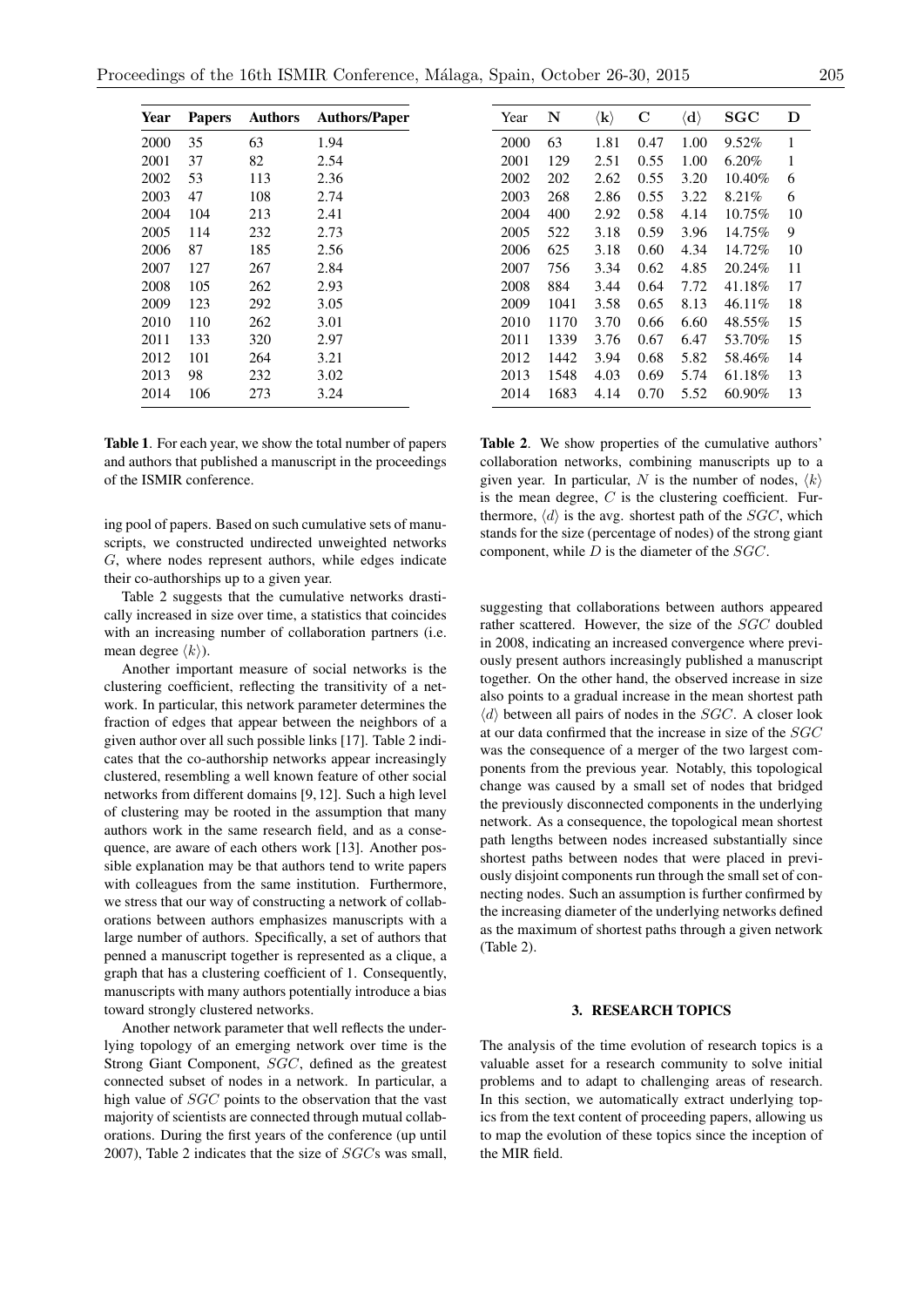| topic                        | 00                       | 01             | 02             | 03             | 04                       | 05                       | 06                       | 07                          | 08             | 09             | 10             | 11             | 12                       | 13                       | 14             |
|------------------------------|--------------------------|----------------|----------------|----------------|--------------------------|--------------------------|--------------------------|-----------------------------|----------------|----------------|----------------|----------------|--------------------------|--------------------------|----------------|
| MIR Data & fundamentals      |                          |                |                |                |                          |                          |                          |                             |                |                |                |                |                          |                          |                |
| mus. signal processing       | 17.1                     |                |                |                |                          |                          | 8.0                      |                             |                | 19.5           |                |                | 10.9                     | 10.2                     | 12.3           |
| metadata, & semantic web     | 11.4                     | 5.6            | $\overline{a}$ | 17.0           | 12.5                     | 11.5                     | 16.1                     | 12.7                        | 10.5           | 9.8            | 11.8           | 9.8            | $\sim$                   |                          |                |
| social tags & user gen. data |                          | $\overline{a}$ |                | $\overline{a}$ | $\overline{a}$           | $\overline{a}$           | $\overline{a}$           | 13.5                        | 10.5           | 12.2           | 10.9           | 12.8           | 11.9                     | 12.2                     |                |
| lyrics & genres & moods      |                          |                |                |                |                          |                          |                          | $\mathcal{L}_{\mathcal{A}}$ | 11.4           | 11.4           | $\blacksquare$ | 10.5           | 9.9                      | $\overline{\phantom{a}}$ | 11.3           |
| <b>Domain Knowledge</b>      |                          |                |                |                |                          |                          |                          |                             |                |                |                |                |                          |                          |                |
| comp. music. & ethnomus.     | $\overline{a}$           | 8.3            |                |                |                          |                          |                          |                             |                |                |                |                |                          |                          |                |
| mus. notation                |                          | 8.3            |                |                |                          |                          |                          |                             |                |                |                |                |                          |                          |                |
| mir & cultures               |                          |                |                |                |                          |                          |                          |                             |                |                |                | 9.8            |                          | 10.2                     |                |
| Mus. Features & Properties   |                          |                |                |                |                          |                          |                          |                             |                |                |                |                |                          |                          |                |
| melody & motives             | 11.4                     |                | 11.3           | 8.5            | 8.7                      | $\overline{a}$           | 9.2                      | 11.9                        |                |                |                | 11.3           | 12.9                     |                          |                |
| harmony, chords & tonality   | $\overline{\phantom{a}}$ | 13.9           | $\overline{a}$ |                | 13.5                     | 8.8                      | 9.2                      | 10.3                        | 9.5            | 13.0           | 10.9           | 10.5           | 11.9                     | 10.2                     |                |
| rhythm, beat, tempo          | $\overline{\phantom{a}}$ | 19.4           | $\overline{a}$ | 12.8           | 13.5                     | 12.4                     | $\overline{a}$           | $\overline{a}$              | 13.3           | 8.9            | 11.8           |                | $\sim$                   | 12.2                     | 12.3           |
| mus. affect, emot. & mood    |                          |                |                | 10.6           | $\overline{a}$           |                          |                          |                             |                |                |                |                |                          | 10.2                     |                |
| structure, segment. & form   |                          |                | 11.3           | ÷.             |                          |                          |                          |                             | 10.5           | 12.2           | 10.0           | 12.0           | 8.9                      | 10.2                     | 13.2           |
| <b>Music Processing</b>      |                          |                |                |                |                          |                          |                          |                             |                |                |                |                |                          |                          |                |
| sound source separation      |                          |                |                |                |                          |                          | 8.0                      | 10.3                        |                |                | 13.6           |                | 14.9                     | 12.2                     | 11.3           |
| mus. transcrip. & annot.     | 5.7                      | 8.3            |                |                |                          | 11.5                     | $\overline{a}$           |                             |                |                |                |                | $\overline{\phantom{0}}$ | 12.2                     | $\overline{a}$ |
| optical mus. recognition     |                          |                |                |                |                          |                          | 6.9                      | 10.3                        |                |                |                |                | 9.9                      |                          |                |
| align., synch. & score foll. | $\overline{a}$           |                |                | 10.6           | $\overline{\phantom{a}}$ | 12.4                     | $\overline{\phantom{a}}$ |                             |                |                |                |                |                          |                          |                |
| mus. summarization           |                          |                | 7.5            | $\overline{a}$ |                          | $\overline{a}$           |                          |                             |                |                |                |                |                          |                          |                |
| fingerprinting               |                          |                | 11.3           |                |                          |                          |                          |                             |                |                |                | 12.8           |                          |                          |                |
| automatic classification     | 8.6                      | 11.1           | 11.3           | 12.8           | 13.5                     | 14.2                     | 13.8                     | 12.7                        | 12.4           | 13.0           | 11.8           | $\overline{a}$ |                          |                          | 14.2           |
| indexing & querying          | 22.9                     | 13.9           | 9.4            | 10.6           | 7.7                      | 9.7                      | 9.2                      | $\overline{\phantom{a}}$    |                | $\overline{a}$ | 10.9           |                |                          |                          |                |
| pattern match. & detection   | $\overline{\phantom{a}}$ | 11.1           | $\overline{a}$ | 8.5            | 10.6                     | 9.7                      |                          |                             | 11.4           | $\sim$         | $\overline{a}$ |                |                          |                          | 5.7            |
| similarity metrics           | L.                       |                | $\overline{a}$ | 8.5            | 9.6                      | $\overline{\phantom{a}}$ | 11.5                     | 8.7                         | $\overline{a}$ |                | 8.2            | 10.5           |                          |                          | L.             |
| <b>Application</b>           |                          |                |                |                |                          |                          |                          |                             |                |                |                |                |                          |                          |                |
| user behavior & modeling     |                          |                |                |                |                          |                          |                          |                             |                |                |                |                | 8.9                      |                          |                |
| digital libraries & archives | 11.4                     |                |                |                | 10.6                     |                          |                          |                             |                |                |                |                | $\overline{a}$           |                          |                |
| mus. retrieval systems       |                          |                | 22.6           | $\sim$         | $\overline{a}$           | $\overline{a}$           | $\overline{a}$           |                             | 10.5           |                |                |                |                          |                          | 8.5            |
| mus. rec. & playlist gen.    |                          |                | 15.1           |                |                          | 9.7                      | 8.0                      | $\sim$                      |                |                |                |                |                          |                          | 11.3           |
| mus. & gaming                |                          |                |                |                |                          | $\overline{a}$           | $\overline{a}$           | 9.5                         |                |                |                |                |                          |                          |                |
| mus. software                | 11.4                     |                |                |                |                          |                          |                          | $\overline{a}$              |                |                |                |                |                          |                          |                |

Table 3. Utilizing a LDA model, we determined topic evolution over time, where topics are grouped according to the topic classification in the call for papers. Values in bold correspond to the most salient topics in each ISMIR conference edition.

### 3.1 Topic extraction

We automatically extract the main topics by using Latent Dirichlet Allocation (LDA) [4], a generative probabilistic model in which documents are represented as random mixtures over latent topics. Each topic is characterized by a multinomial distribution over words that form those documents [4]. As a main characteristic LDA assumes that the topic distribution has a Dirichlet prior, which not only results in a smooth distribution but also simplifies the problem of topic inference [16].

In particular, we used the MALLET implementation of LDA, a java-based package for statistical natural language processing, document classification, clustering, topic modeling and machine learning applications of text [11]. MAL-LET's implementation takes a text corpus and the number of topics (*k*) to generate as input, and produces a list of the most relevant topics for that corpus, along with the topics' most salient terms. Furthermore, MALLET also provides a distribution of the topics among the documents that form the corpus and includes a text pre-processing step prior to generate the topic models.

Here, we build a corpus for each set of manuscripts in the ISMIR proceedings in a given year and set  $k = 10$ , resembling the number of oral sessions defined by the program chairs, which typically group paper presentations by their topic affinity. For the text pre-processing step, we removed English stopwords, considered words that were longer than 2 characters and used a combination of word unigrams and bigrams. Since topics produced by an LDA model are only described by their word distribution, we manually assigned "titles" after an inspection of the most probable terms. In particular, we used the list of topics described in the conference call for papers  $1$  as our basis to assign and disambiguate topic titles  $2$ . We also observed that this LDA implementation was systematically producing a topic containing most of the common words in any MIR publication (such as *music*, *system*, *information*, *query*, *retrieval*). Since such topics were almost never the most salient topic of a document in the corpus we removed them from our analysis.

#### 3.2 Topic evolution

Table 3 shows the most salient topics that appeared in the ISMIR proceedings over time, as well as a visualization of their evolution, pointing to their presence in each conference edition. Each value in Table 3 represents the percentage of papers per year whose most probable topic in the

<sup>1</sup> http://ismir2015.uma.es/callforpapers.html

<sup>2</sup> due to lack of space we made the topic distribution available online: https://goo.gl/6OmGl5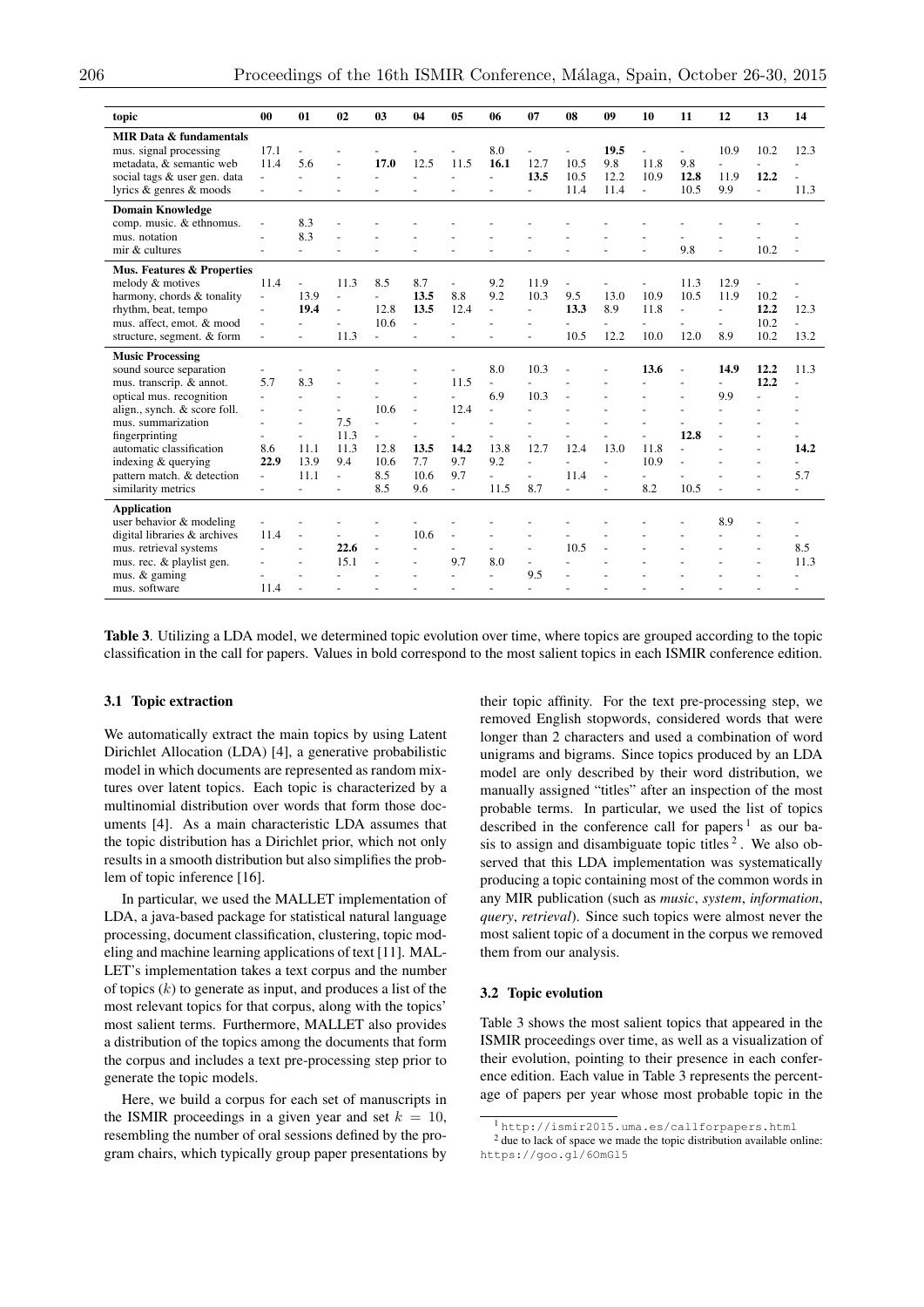

Figure 1. Fission/fusion patterns in social networks from [14]. Considering social networks over time, groups are governed by dynamic events such as mergers (i.e .fusion) and splits of groups (fission).

document–topic distribution corresponds to the topic in a given row. For instance, the topic *indexing and querying* was the most salient topic of 22.9% of the papers in the IS-MIR 2000 edition. We stress that the lack of a value for a topic in a specific conference edition does not necessarily point to its absence in the underlying edition. In fact, such an observation rather indicates that the topic in question was not among the  $k = 10$  most salient topics that year.

For a better interpretation, we grouped topics according to the topic classification in the call for papers. Notably, we observed that the most salient topics over time belonged to the categories "MIR Data and Fundamentals", "Musical Features and Properties" and "Music Processing", respectively, categories that can be regarded as the core categories in the MIR field. Some topics have been largely present over time, such as automatic classification, harmony, melody, etc. Other topics appeared or became more popular halfway through the life-span of the conference (e.g. tags, lyrics, moods, structure, etc.) or in the last few years (e.g. source separation and music cultures). Such observations may be the consequence of introducing emerging research topics or approaches from "neighboring" communities or from a shift in research funding by national or international agencies. Finally, some topics emerged that have only been present in a short time period (e.g. digital libraries or music and gaming). In particular, we highlight the *digital libraries* topic, which was more present during the first editions of the conference, but disappeared from the most salient topics over time. Such an observation may be explained by the increased focus on music content- and context-based analysis (groups 1, 3 and 4).

# 4. GROUP DETECTION AND EVOLUTION

In the past few years, considerable attention has been paid to uncovering topological groups in social networks. These groups are expected to fundamentally impact the network's dynamical properties as well: nodes that belong to the same tightly connected module are expected to display highly correlated dynamical activity, compared to nodes belonging to different groups. Previous studies found that large groups are more stable and have a longer lifetime if they are capable of dynamically altering their membership, suggesting that an ability to change the group composition results in better adaptability [14]. Small groups display the opposite trend, suggesting that their condition for stability is an unchanged group composition. These discoveries are expected to play a fundamental role in our understanding of human dynamics, with particular impact on our ability to detect persuasion campaigns in a changing network environment. Notably, dynamics of group composition have been noted by Dunbar and co-workers as a key mechanism to understand underlying human behavior across domains [1, 6]. In particular, we not only expect that such patterns will occur in the co-authorship networks based on conference proceedings of the ISMIR conference but also assume that the (in)stability of groups is a function of their underlying topics.

## 4.1 Method

Our method is a modification of the method presented in [14]. In particular, we define a co-authorship network for each edition of the conference, where each edge represents a manuscript that a pair of authors penned in a given year. Furthermore, we extract groups using the clique percolation method (CPM), an algorithm for the detection of overlapping network communities [15]. Groups in CPM, called *k*-clique percolation clusters, are built up from adjacent *k*cliques  $3$ . Two *k*-cliques are considered adjacent if they share  $k - 1$  nodes. Such a definition allows nodes to appear in several *k*-clique percolation clusters, a suitable assumption, given that authors may participate in more than one group. Specifically, we set  $k = 3$ , since papers in the ISMIR proceedings are co-authored on average by 3 scientists. As a consequence, this restriction implies that authors who collaborate with less than 2 other authors will never be part of a group.

After groups have been determined in a given year, we need to find their possible matches in subsequent years. In particular, we construct a joint network by merging nodes and edges of networks at consecutive time steps *t* and *t*+ 1 [14], considering different fission/fusion patterns (Fig. 1). We label the set of groups in time *t* as *D*, the set of groups in time  $t+1$  as  $E$ , and the set of groups in the joint network

<sup>&</sup>lt;sup>3</sup> subgraphs of size k in which each node is connected to every other nodes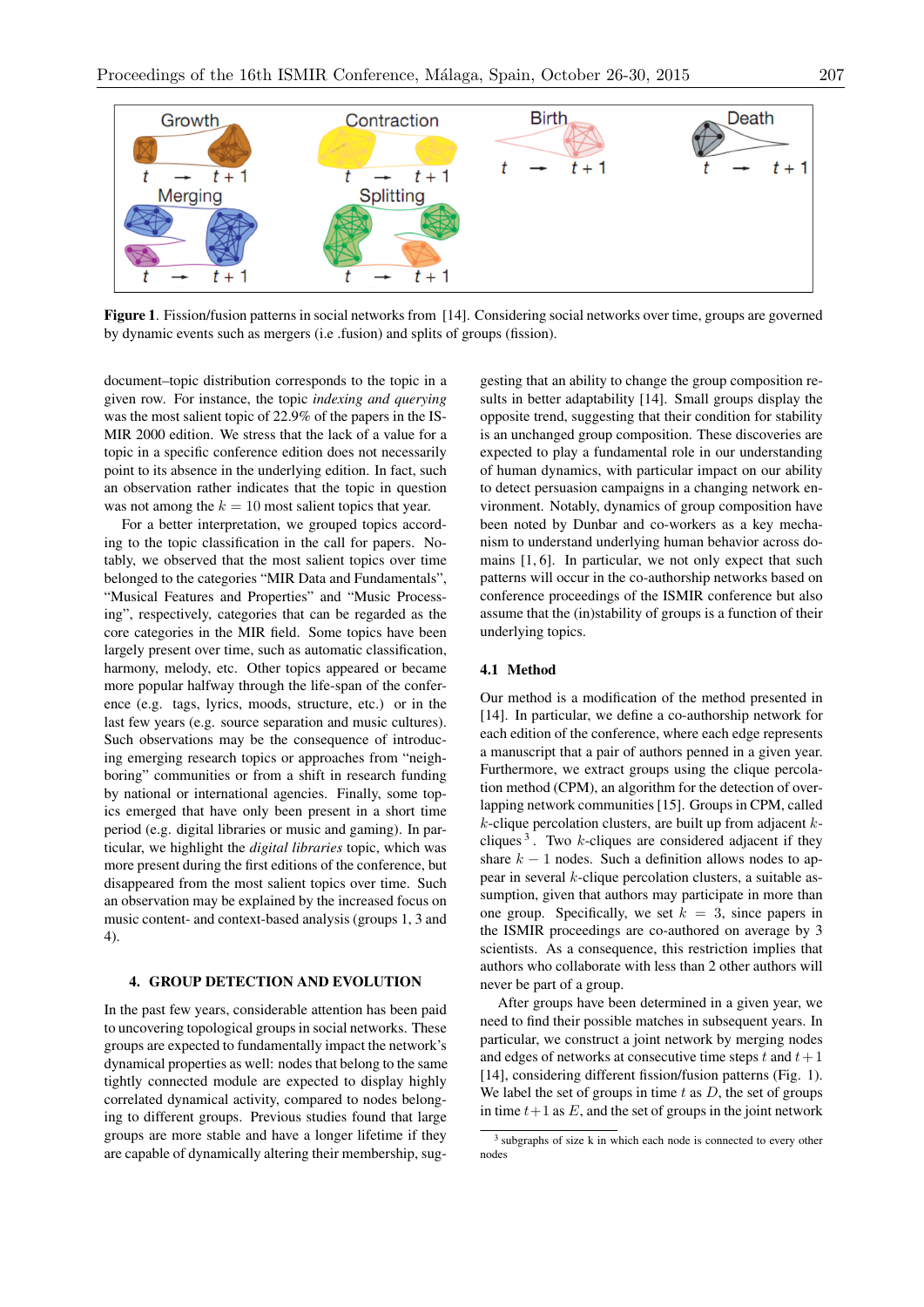| life span                          |  | 3 4 5 6 8 9 |  |  |  |
|------------------------------------|--|-------------|--|--|--|
| <b>num.</b> groups 327 65 24 7 2 5 |  |             |  |  |  |

Table 4. Distribution of groups by their life time

as *V* . The definition of CPM implies that each group in *D*  $(E)$  is contained in exactly one group in  $V$ , although not all groups in  $V$  will contain a group in  $D(E)$ . If a group  $V_k \in V$  contains a group  $E_i \in E$  but no group in *D*, then group  $E_i$  is considered born. Similarly, if a group  $V_k \in V$ contains a group  $D_i \in D$  but no group in *E*, then group  $D_i$  is considered dead. Furthermore, if a group  $V_k \in V$ contains one or more groups in *D* and one or more groups in *E*, then the relative overlap between all different pairs  $(D_i^k, E_j^k)$  is obtained as:

$$
C_{i,j}^k = \frac{D_i^k \cap E_j^k}{D_i^k \cup E_j^k} \tag{1}
$$

The pair  $(D_i^k, E_j^k)$  of groups that maximizes this formula is considered a match of the same group in consecutive time steps  $t$  and  $t + 1$ . The remaining groups are either marked as dead  $(D^k)$  or born  $(E^k)$ .

Contrary to the approach in [14], we considered the overlap of nodes (instead of edges) to check whether groups in *D* and *E* are contained in *V*. Since our networks are built at discrete times two networks at time steps *t* and  $t + 1$  do not necessarily have a high overlap as suggested in [14]. Although the overlap of nodes might incur more noisy matchings [14], we observed that our approach is less sensitive to the noise since the overlap of networks is limited.

In some cases, we may consider a group dead in time step  $t + 1$  but observe it re-born in time step  $t + 2$  as a consequence of members that did not publish a paper in the proceedings of year  $t + 1$ . Even though the time interval is larger than one year we consider them as the same group. Specifically, we matched such dead groups at time *t* with born groups at  $t + n$  with  $n = 2$ , as larger values of *n* only merged a very small number of groups.

## 4.2 Experimental results

Applying our method to our set of ISMIR proceedings we obtained a list of 432 groups, distributed as shown in table 4. Notably, we observed that only 40 groups persisted for 3 or more years, representing less than 10% of the total. In particular, we split the groups in two categories: groups with short  $( $3$ )$  and a long life spans  $(> $3$ ). Analyzing$ group sizes we determined the average size of each group (in terms of group members in each time step) over time and split the groups in three size categories: small (avg. size  $<$  4 members), medium ( $4 \leq avg.$  size  $<$  5) and large (avg. size  $> 5$ ). The three size categories contained 234, 120 and 78 groups, respectively.

|        |        | Group size $\sigma_{\text{avg}}$ Avg. cumul. authors |
|--------|--------|------------------------------------------------------|
| small  | 0.58 - | 5.17+1.47                                            |
| medium | 1.18   | $9.06 \pm 2.54$                                      |
| large  | 2.35   | $13.55 \pm 3.47$                                     |

Table 5. Group member variability in groups with long life time.

| Group size | $\mu(\sigma)$   | median |
|------------|-----------------|--------|
| small      | $3.17 \pm 1.07$ | 3      |
| medium     | $3.88 \pm 1.60$ | 3      |
| large      | $6.0 \pm 2.04$  | 5      |

Table 6. Topic variability in groups with long life time.

#### *4.2.1 Group member variability*

We analyzed the variability of group members when groups persisted for a longer period of time. In particular, we calculated the variance of group size for each group in each group category, and averaged them using  $\sigma_{avg}$  = each group category, and averaged them using  $\sigma_{avg} = \sqrt{\sum_t var(s_t)}$ , where  $s_t$  is the size of a group at a particular time *t*. Moreover, we computed the average number of distinct authors that participated in the group at a given time. Table 5 indicates that larger groups tend to have a higher variability of members to persist for a longer period of time. Notably, we observed the opposite when we considered small groups, confirming results in [14].

### *4.2.2 Topic variability*

A higher topic variability means that groups change topics constantly throughout their life time. In particular, we calculated the average number of topics covered by small, medium and large groups (Table 6). Similar to the previous experiment, we only considered groups with a life time  $> 3$ . To persist longer, large groups tend to cover more topics as exemplified by a higher topic variability, as opposed to medium or small groups. Such observations suggest that the persistence of groups does not only depend on their member dynamics, but also on the variability of research topics.

### *4.2.3 Group characteristics and scientific impact*

Focusing on the relation between group characteristics and scientific impact we considered the number of citations of each paper, as of Google Scholar, representing an indicator of scientific impact. Specifically, we group papers by their most salient topic and only select the top 10 most cited papers in each topic, providing a total of 243 papers from 28 different topics<sup>4</sup>. Out of this set of 243 papers, we observed that only 137 were published by groups while the remainder was penned by one or two authors. As presented in Table 7 we observed that papers written by medium sized groups tend to get significantly more citations than

<sup>4</sup> some topics are present in less than 10 papers.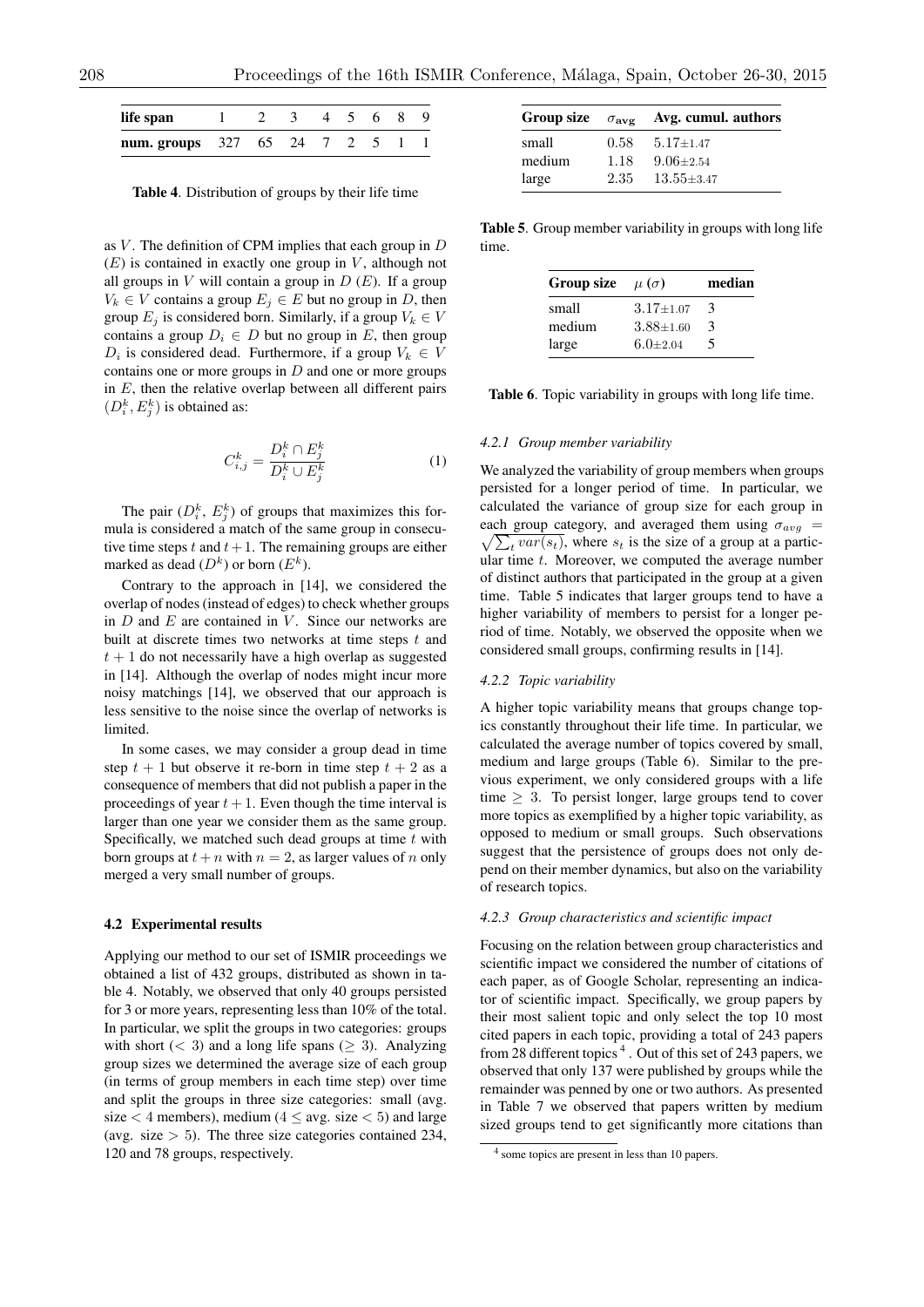| Group size/lifespan | avg. paper citations | # papers |
|---------------------|----------------------|----------|
| small               | $62.54 + 54.74$      | 54       |
| medium              | $113.67 \pm 107.56$  | 37       |
| large               | $64.65 \pm 40.71$    | 46       |
| short               | $73.49 \pm 67.37$    | 95       |
| long                | $85.12 \pm 83.77$    | 42.      |
|                     |                      |          |

Table 7. Relation between group characteristics (size and life span) and scientific impact. We only consider the top 10 most cited papers per topic.

other group categories. As for aspects of a group's life time, papers by groups that last longer tend to get more citations than short living groups. Such an observation may be rooted in the assumption that persisting research groups with stable members may have a higher chance of getting noticed by their peers, positively affecting their research impact. Furthermore, we stress that the distribution of citations has heavy tails [18]. As a consequence the number of citations of highly cited papers varies widely, explaining the large margin of error in our analysis.

## 5. CONCLUSIONS

In this paper, we analyzed the evolution of the MIR field represented by the proceedings of its most prestigious conference ISMIR over the last 15 years. Notably, we found that the co-authorship network indicated a converging field of authors as indicated by the emergence of large connected and clustered network components as well as a trend toward larger research teams. While such a trend may be rooted in the way we constructed the network of coauthorships, our results also suggest that authors that have previously published conference papers separately increasingly collaborate. Therefore, present conference contributions may be viewed as 'seeds' for future collaborations between researchers that have not yet worked together. Assuming that increasing levels of collaboration govern innovation and the development of a research field, our results indicate that the ISMIR conference is a potential driver of the Music Information Retrieval field.

Furthermore, a topic analysis revealed persistent as well as 'rising' and 'falling' research topics over the years, providing a simple assessment of ISMIR's evolution. Such an analysis allowed us to investigate the longevity as well as the salience of certain topics. Our results also indicate the emergence of novel topics that potentially may dominate the focus of conference contributions in the future. Moreover, we assumed that the evolution of topics may be a function of the underlying groups of co-authors, prompting us to analyze their composition. Notably, we found that large groups persist through higher variability of team members while small groups show the opposite behavior. Furthermore, large groups show more variability of topics as opposed to medium or small groups. While not necessarily a function of group size, such results suggest that the

variability of group composition may be the driving factor of topic variability. In particular, such results support the notion that groups composed of incumbents and newcomers have a heightened chance of success [8]. As a consequence, our results suggest that large transient groups may be the drivers for innovation given that such groups provide topic variability. In turn, the arrival of new members of a group may be accompanied by the introduction of new topics. As such, our observations also suggest that group persistence is not only a question of the variability of team members but also of research topics, ultimately providing a competitive edge.

# 6. ACKNOWLEDGMENTS

Mohamed Sordo acknowledges Oscar Celma, Amélie Anglade, Perfecto Herrera and Simon Dixon, with whom he collaborated a few years ago on an unpublished manuscript that influenced the first part of this paper.

## 7. REFERENCES

- [1] Filippo Aureli, Colleen M. Schaffner, Christophe Boesch, Simon K. Bearder, Josep Call, Colin A. Chapman, Richard Connor, Anthony Di Fiore, Robin I. M. Dunbar, and S. Peter et al. Henzi. Fission-fusion dynamics. *Current Anthropology*, 49(4):627–654, 2008.
- [2] Leana Bellanca. Measuring interdisciplinary research: analysis of co-authorship for research staff at the University of York. *Bioscience Horizons*, 2(2):99–112, 2009.
- [3] Luis M. A. Bettencourt, David I. Kaiser, and Jasleen Kaur. Scientific discovery and topological transitions in collaboration networks. *Journal of Biometrics*, 3(3):210–221, 2009.
- [4] David M. Blei, Andrew Y. Ng, and Michael I. Jordan. Latent dirichlet allocation. *The Journal of Machine Learning Research*, 3:993–1022, 2003.
- [5] Chaomei Chen, Yue Chen, Mark Horowitz, Haiyan Hou, Zeyuan Liu, and Don Pellegrino. Towards an explanatory and computational theory of scientific discovery. *Journal of Informetrics*, 3(3):191–209, 2009.
- [6] Robin I. M. Dunbar. Social cognition on the internet: testing constraints on social network size. *Philosophical Transactions of the Royal Society B: Biological Sciences*, 367(1599):2192–2201, 2012.
- [7] Maarten Grachten, Markus Schedl, Tim Pohle, and Gerhard Widmer. The ismir cloud: A decade of ismir conferences at your fingertips. In *10th International Society for Music Information Retrieval Conference*, pages 63–68, 2009.
- [8] Roger Guimera, Brian Uzzi, Jarret Spiro, and Luis Amaral. Team assembly mechanisms determine collaboration network structure and team performance. *Science*, 308(5722):697–702, 2005.